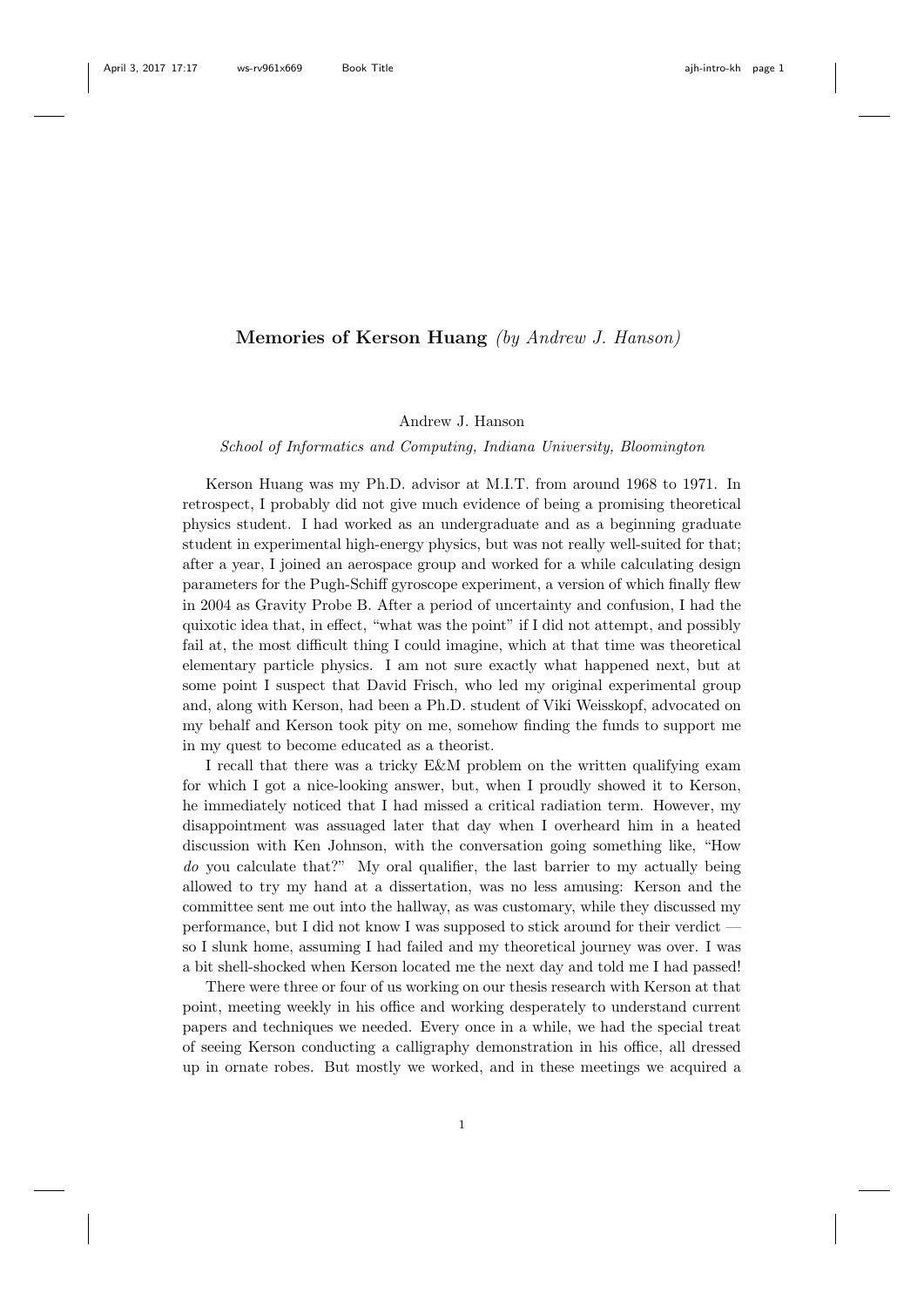## 2 A.J. Hanson

realistic grasp of what theoretical physics actually is, with the critical instruction being Kerson's firmly worded feedback on what was or was not "a real calculation." Slowly our vague and imprecise concepts were beaten into shape under his intense oversight. While Kerson was publishing actively on his own research topics with other faculty members, he did not publish often with us, as clearly very little of what we were able to accomplish at that stage of our careers had yet become useful for him; I now know too well how long it can take to incubate a critical mass of knowledge even in a good student!

I moved forward on a dissertation that was essentially phenomenological, basically a practical matter of choosing a topic that I could actually finish in finite time. But my head was by now roaming elsewhere, deep in a vision of the role of geometry in physics, and I never published the thesis, and never again worked seriously on phenomenology. As I began thinking about postdoctoral opportunities, I caught the attention of Sergio Fubini, who encouraged my weird fascination with the relation of geometry and physics by connecting me with his friend Tullio Regge. Again, Kerson somehow converted an impossible dream to reality by his essential role in helping me get an NSF postdoctoral fellowship; that funding helped make it possible for me to actually go to the Institute for Advanced study to work with Regge, and also to spend a summer back at MIT to work on a seminal problem with Fubini and Jackiw.<sup>1</sup> Those magical years from  $1971-1973$  and several ongoing projects with  $Regge^{2,3}$  were among the most inspiring times of my life.

The subsequent discovery of the first member of the ADE family of gravitational instantons<sup>4</sup> by myself (at LBL) and Tohru Eguchi (at SLAC) in 1978 grew naturally from the vast number of mathematical ideas I was exposed to in my post-doctoral experience. The work presented in my technical contribution to this volume follows from that era, building upon my varied career working not only in theoretical physics,<sup>5</sup> but also artificial intelligence, computer graphics, quaternions,<sup>6</sup> and mathematically accurate visualizations of such objects as Fermat surfaces and Calabi-Yau spaces.<sup>7,8</sup> The most fascinating steps leading up to the writing of this memoir were to happen after I graduated many of my own students at Indiana University in the field of mathematical and scientific visualization, and two of them went on to influential academic careers in Singapore and in Hong Kong. During a visit to Singapore to see my former student Philip Chi-Wing Fu, Philip made me aware that Kerson was a frequent visitor to the NTU Institute for Advanced Studies, and led a theoretical physics research group there with a couple of postdocs. We proceeded to introduce ourselves to Kerson's group (he was back in the U.S. at that moment), and it became apparent that we shared some common interests. We began discussing the issues involved in producing challenging graphics related to the cosmological and fluid dynamics problems that they were working on with Kerson, and a collaboration began<sup>9</sup> involving Kerson's group, Philip, and Philip's post-doctoral student Xiaopei Liu. Liu had just arrived at NTU after getting his Ph.D. from CUHK faculty member T. T. Wong, who got his Ph.D. from my own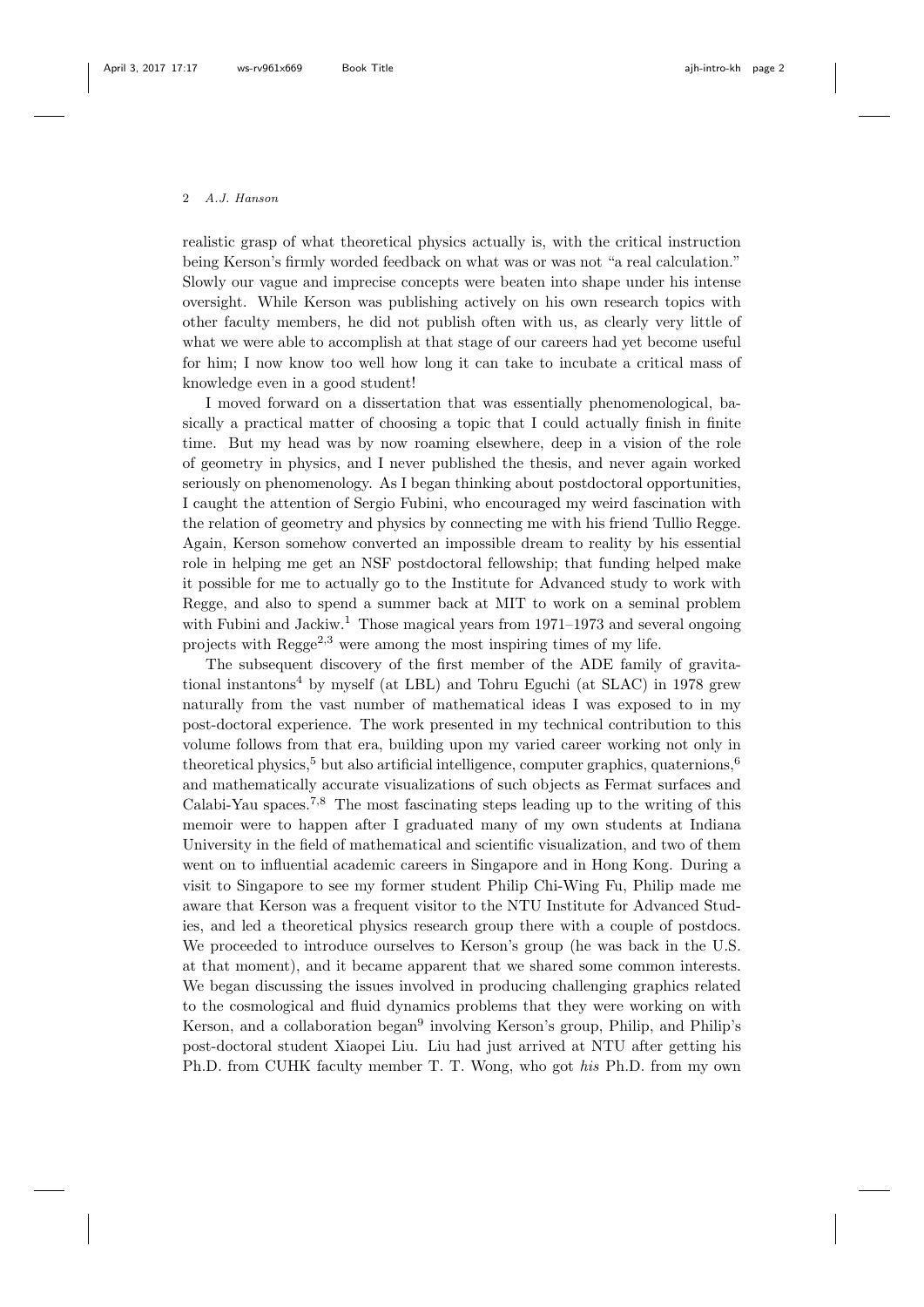## Memories of Kerson Huang 3

first doctoral student, Pheng-Ann Heng! Kerson's post-doc Chi Xiong, in turn, was the one who invited me to participate in this commemorative volume honoring Kerson. In Figure 1, I trace Kerson's remarkable academic genealogy, and its trail through twelve generations of scientists.



Fig. 1. Twelve generations of Kerson Huang's academic genealogy chart, along with the list of his own 21 doctoral students. Seven generations of doctoral degrees lead from Carl Friedrich Gauss through Max Born and Eugene Wigner to Kerson's Ph.D. at M.I.T. with Victor Weisskopf. Labeling Kerson himself as generation zero, Gauss is generation -7, I am generation +1, and a chain of my own doctoral students with three generations leads to NTU in Singapore, where Kerson led an active physics research group through his last days. In Singapore, we brought together Kerson's group, including his post-docs Chi Xiong (who invited me to write this article) and Michael Good, and my own academic descendants who were in the NTU School of Computer Science and Engineering. This collaboration included two generations of my own students, Prof. Chi-Wing Fu, generation  $+2$ , and his postdoc Xiaopei Liu, generation  $+4$ , who received his degree from T.T. Wong, who received his Ph.D. from Pheng-Ann Heng at CUHK in Hong Kong, Prof. Heng being the very first of my own doctoral students at Indiana University. Dr. Liu is thus Kerson's academic great-great-grandchild. This is a wonderful and amazing web of academic connections through both time and space. (Source: The Mathematics Genealogy Project: https: //genealogy.math.ndsu.nodak.edu/)